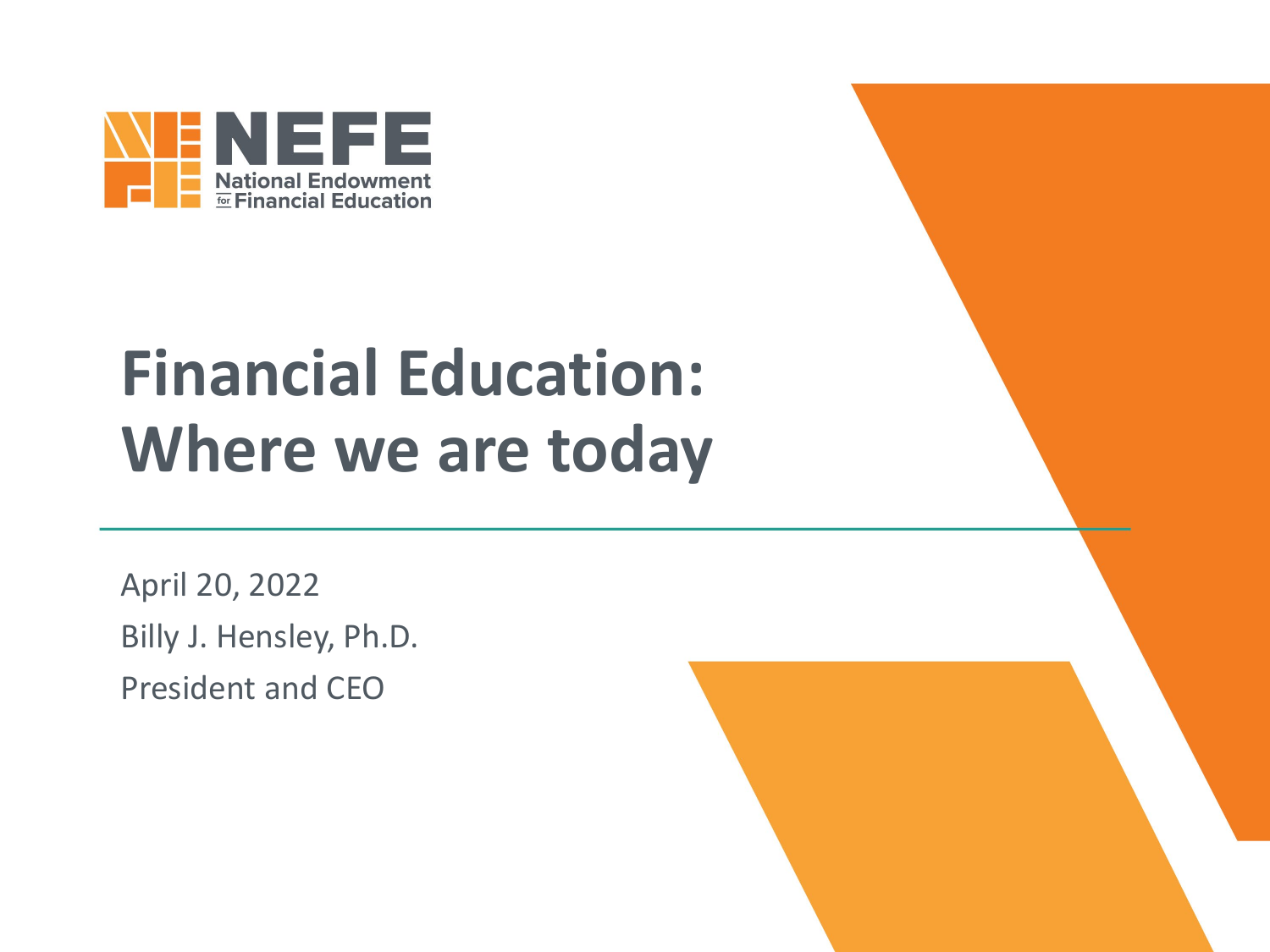

- Noteworthy progress over the last decade
	- Access
	- Articulation of effective K-12 policy
	- Research quality and quantity
	- Growth of community
	- Awareness
	- Data/Outcomes
	- Professional development for educators
	- Advocacy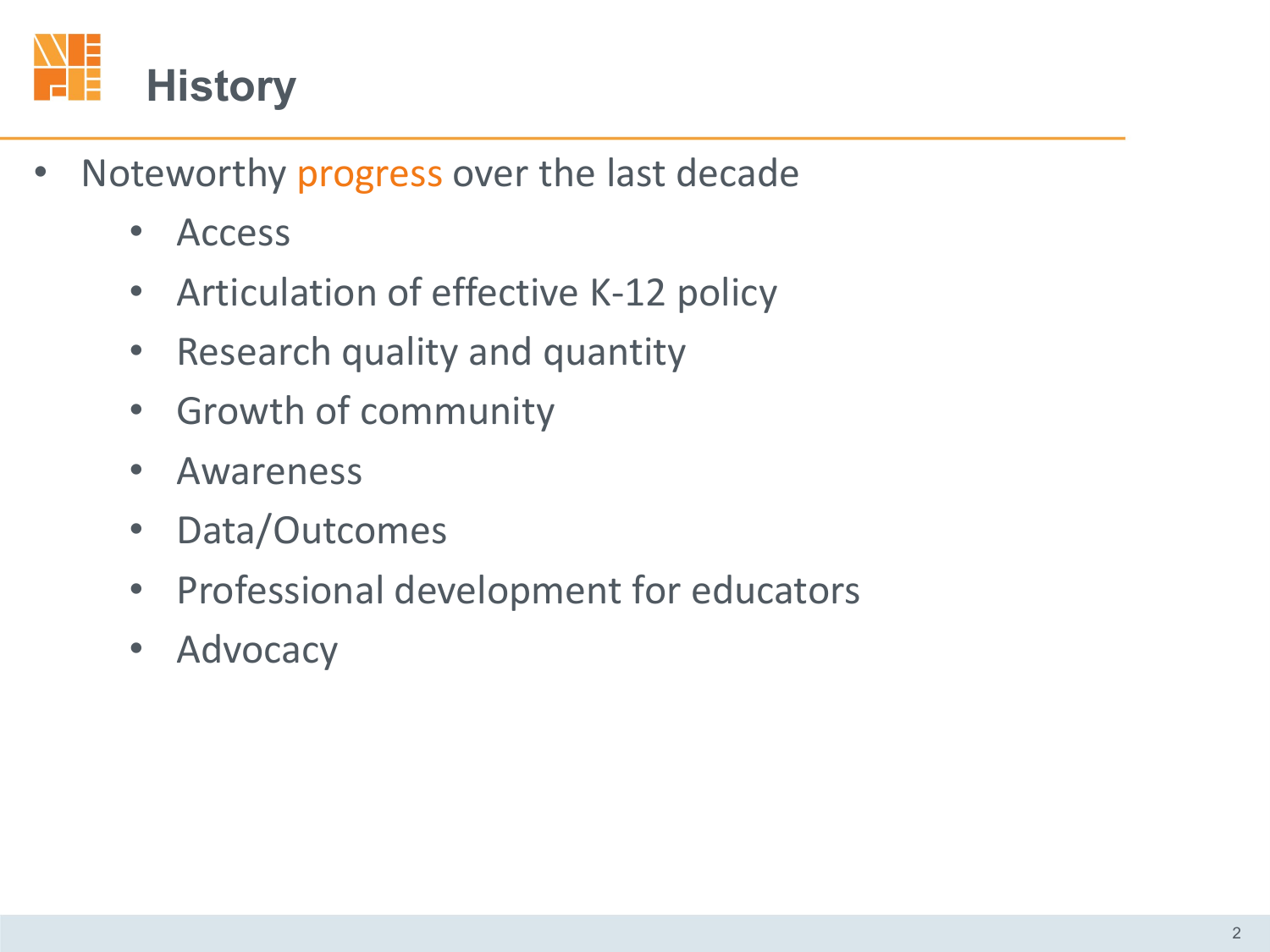

- But, more to do in:
	- Access to effective K-12 policy
	- Research to practice
	- Diversification of community
	- Awareness
	- Data/Outcomes
	- Investment, funding, and philanthropy
	- Training for educators and volunteers
	- Advocacy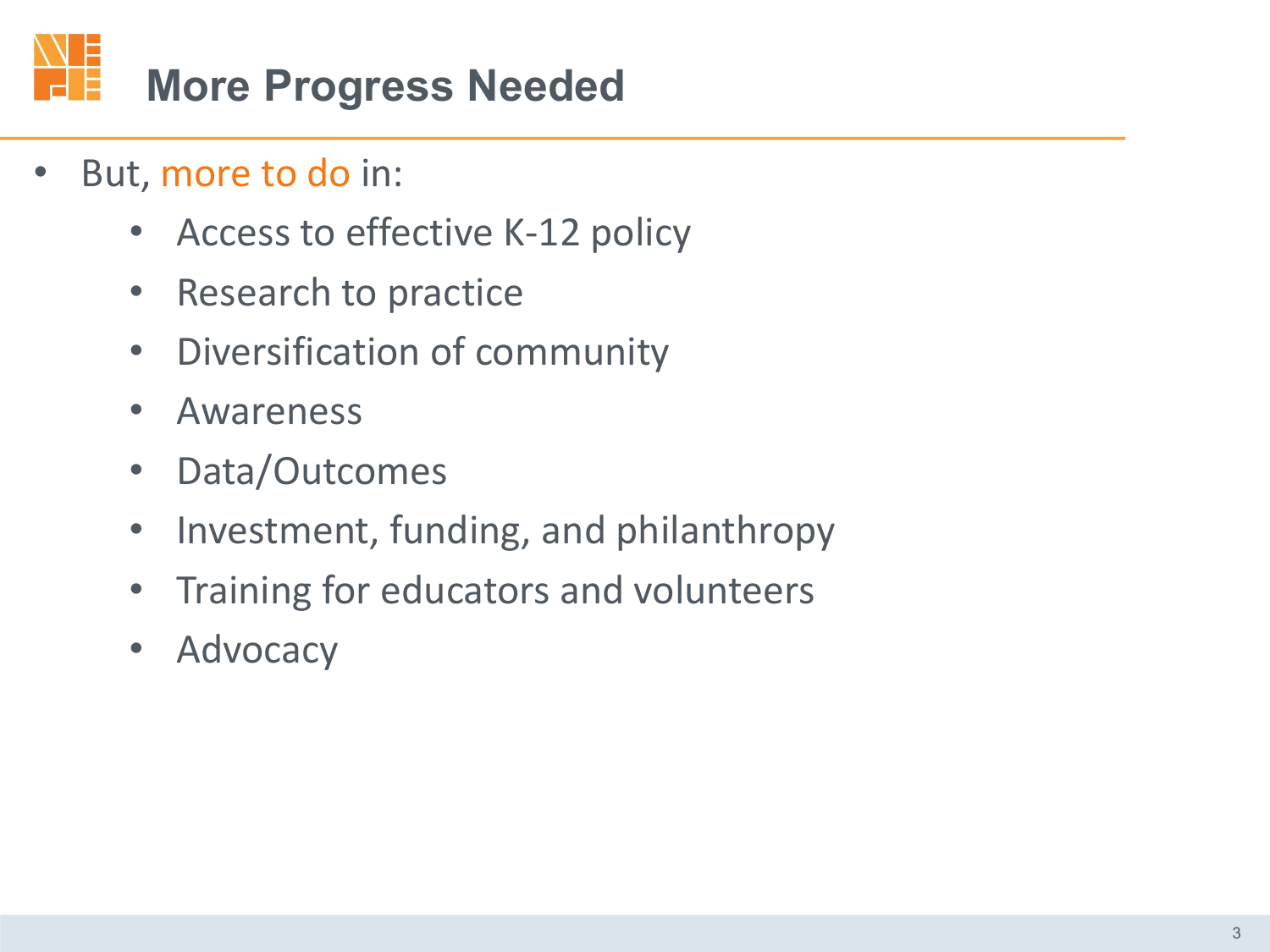## **Policy Headlines**

- Florida became the  $11<sup>th</sup>$  and largest state to require a stand-alone financial education course. (SB 1054)
	- Unanimous bipartisan support
- Georgia's HB 681 passed legislature in early April and awaits Governor Brian Kemp's signature.
- Tennessee, which already requires personal finance, has introduced SB 2174 which would extend instruction to students in grades 6, 7 & 8.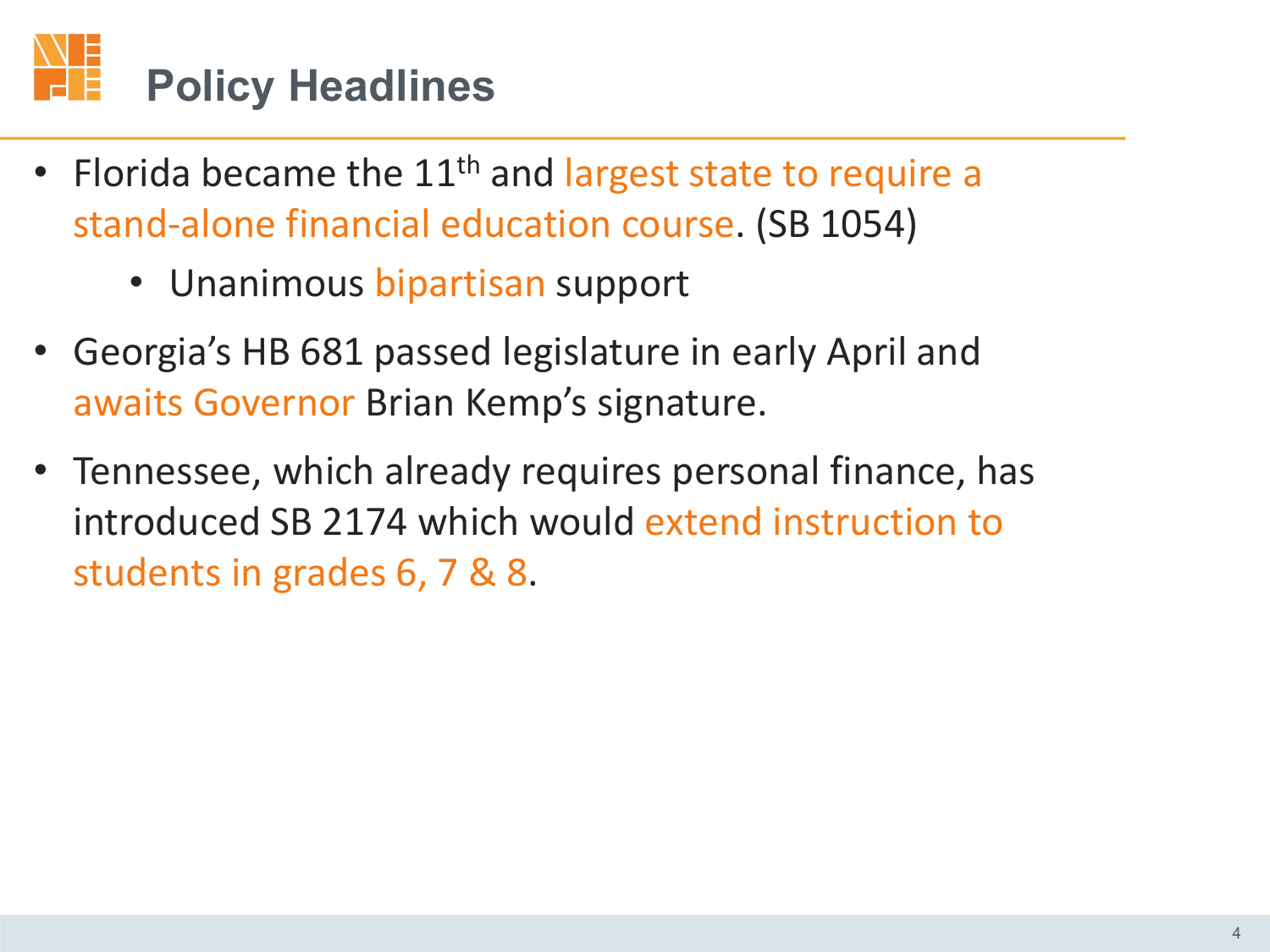

- Current momentum
	- As per FiscalNote (as of April 1), 52 bills in 26 states addressing personal finance at the K-12 level during 2022 legislative sessions.
	- Primed for adding K-12 requirement
		- MN, MI, SC, and NH
- To continue the drive, we need assurance that quality policy is happening. Not all mandates are created equally. Must include:
	- Relevant, relatable, timely and inclusive material & curricula
	- Well-trained educators (funding, training)
	- Proper quantity/days of instruction
	- **Evaluation cycle**
	- Equal access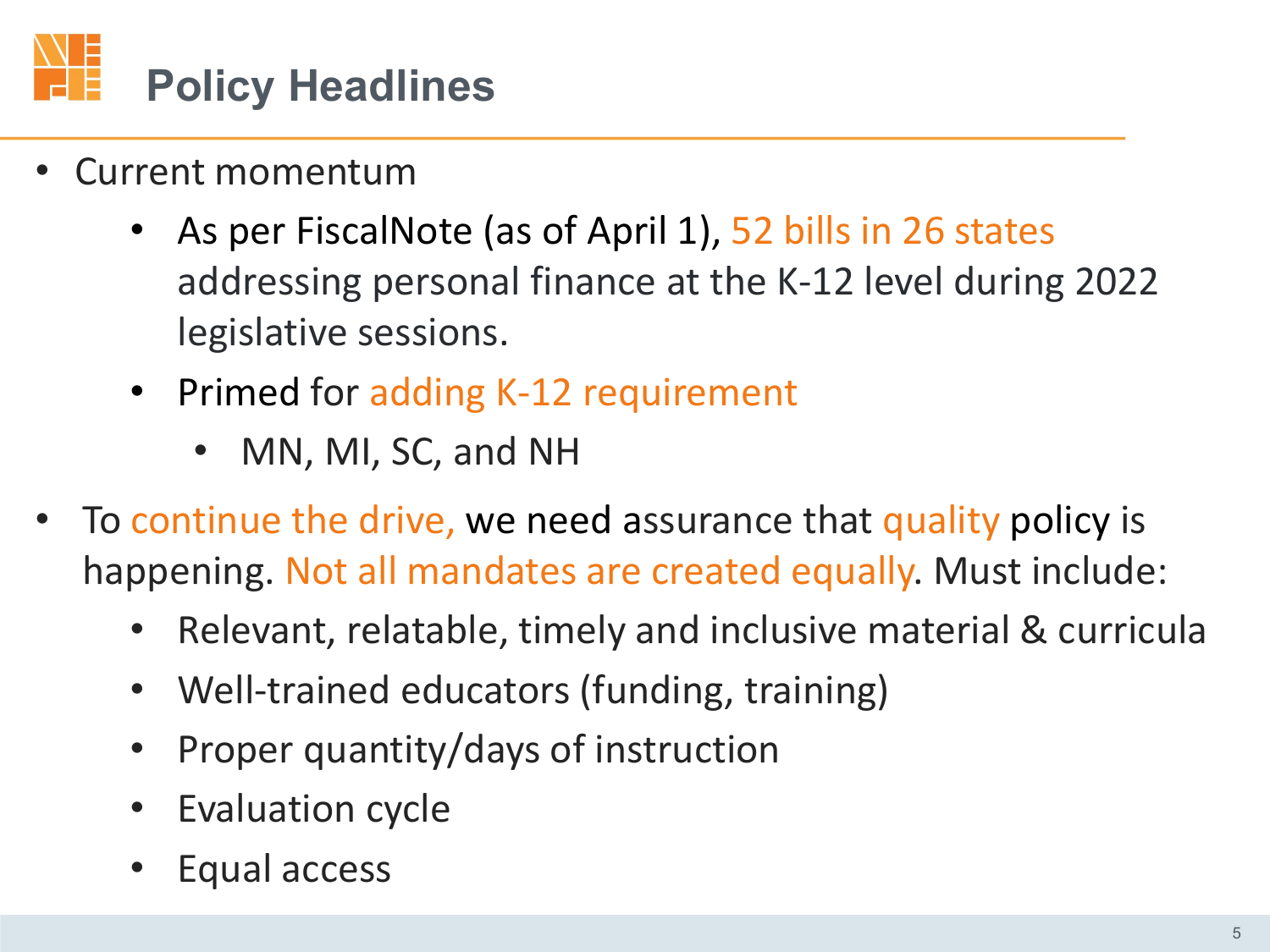

- States enacting legislation have guidance and resources.
- Examples include:
	- Personal Finance Standards
		- J\$/CEE revised PFS to provide clear guidance on what subject areas should be addressed
	- Jump\$tart Clearinghouse
		- Resources to meet the learning standards
	- Advocacy Tools
		- NextGen Personal Finance advocacy tools for parents, students and teachers

*Many excellent tools and resources from members of the Jump\$tart Coalition.*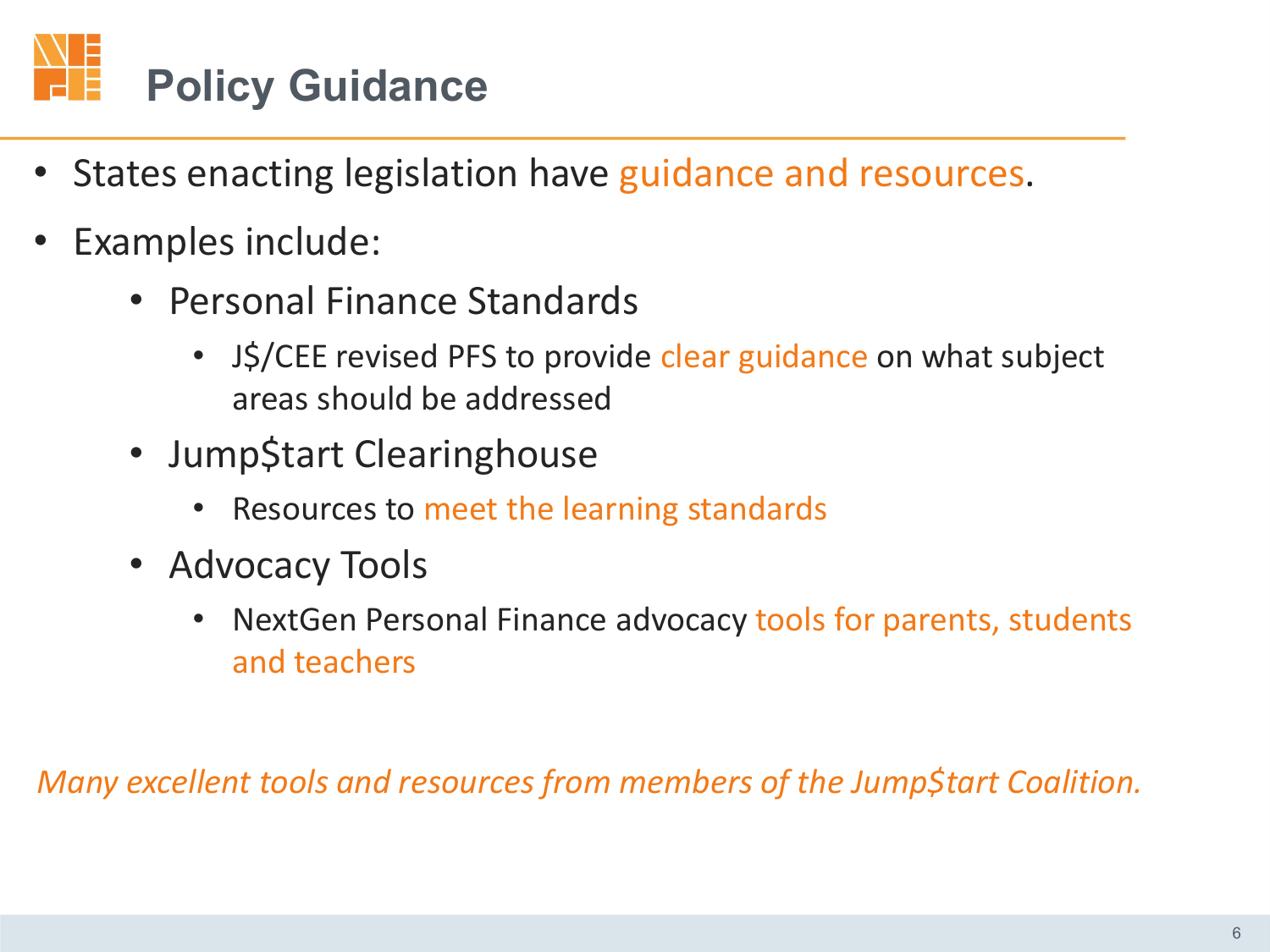#### **National Sentiment**

- Recent NEFE consumer poll found that nearly 9 in 10 (88%) American adults believe a semester- or year-long personal finance education should be required for high school graduation.
- Another 80% of U.S. adults said they wish they were required to take a course themselves in high school.
- Complete release of poll findings next week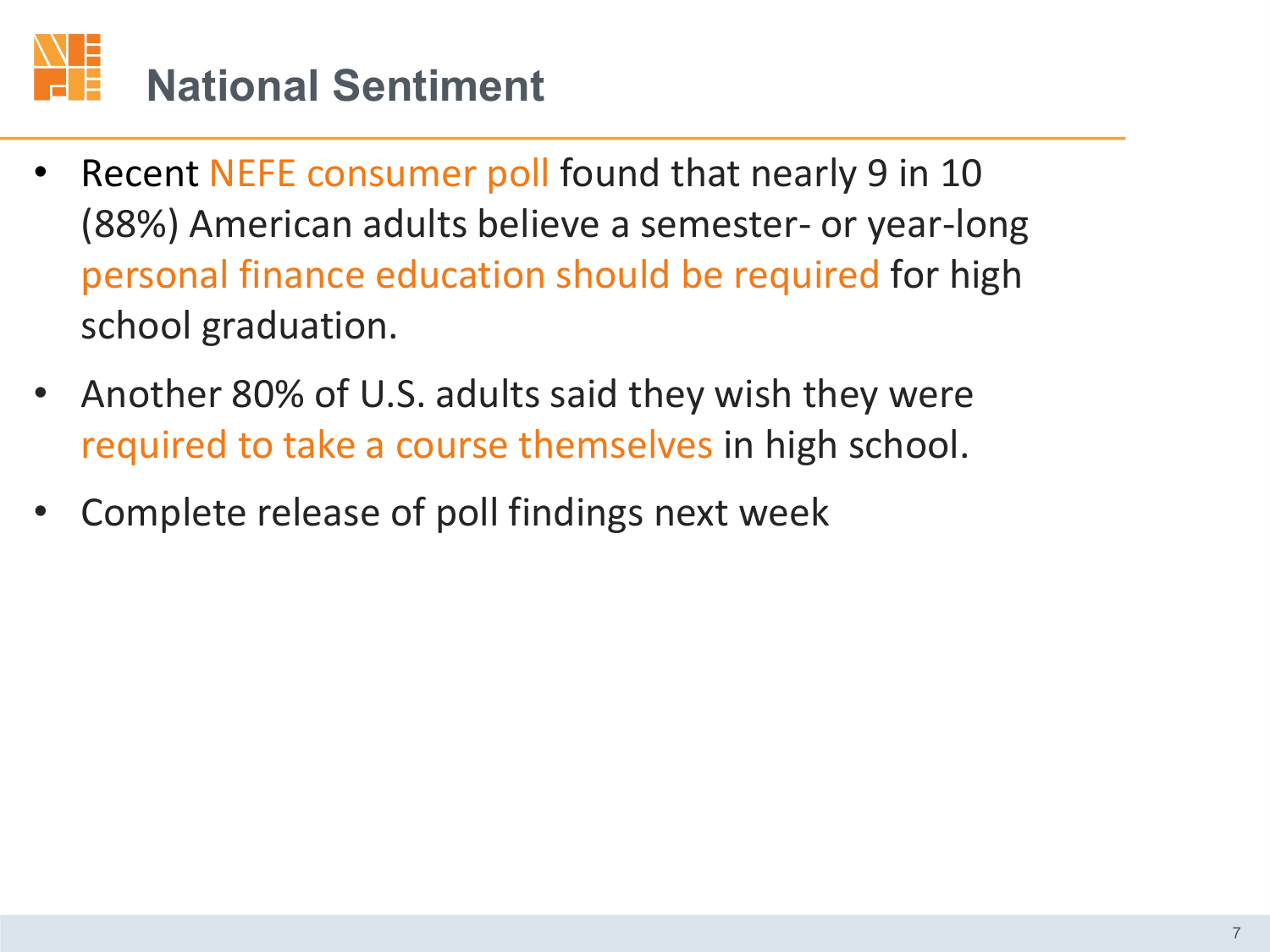## **Greater Focus on Diversity, Equity and Inclusion**

- We know financial education must be relevant to the learner to be effective and that that includes a recognition of the systemic inequalities in financial services.
- Relevance, inclusion, and diversity of learner experience requires that we incorporate a DEI lens within our work. Financial education must work for everyone.
- Excitement from adjacent fields that our community is taking this direction.
- Examples of increased focus include:
	- Research to examine and improve financial education
	- Assuring measures of financial literacy vetted for inclusion
	- Targeted funding for training and access
	- Culturally responsive curriculum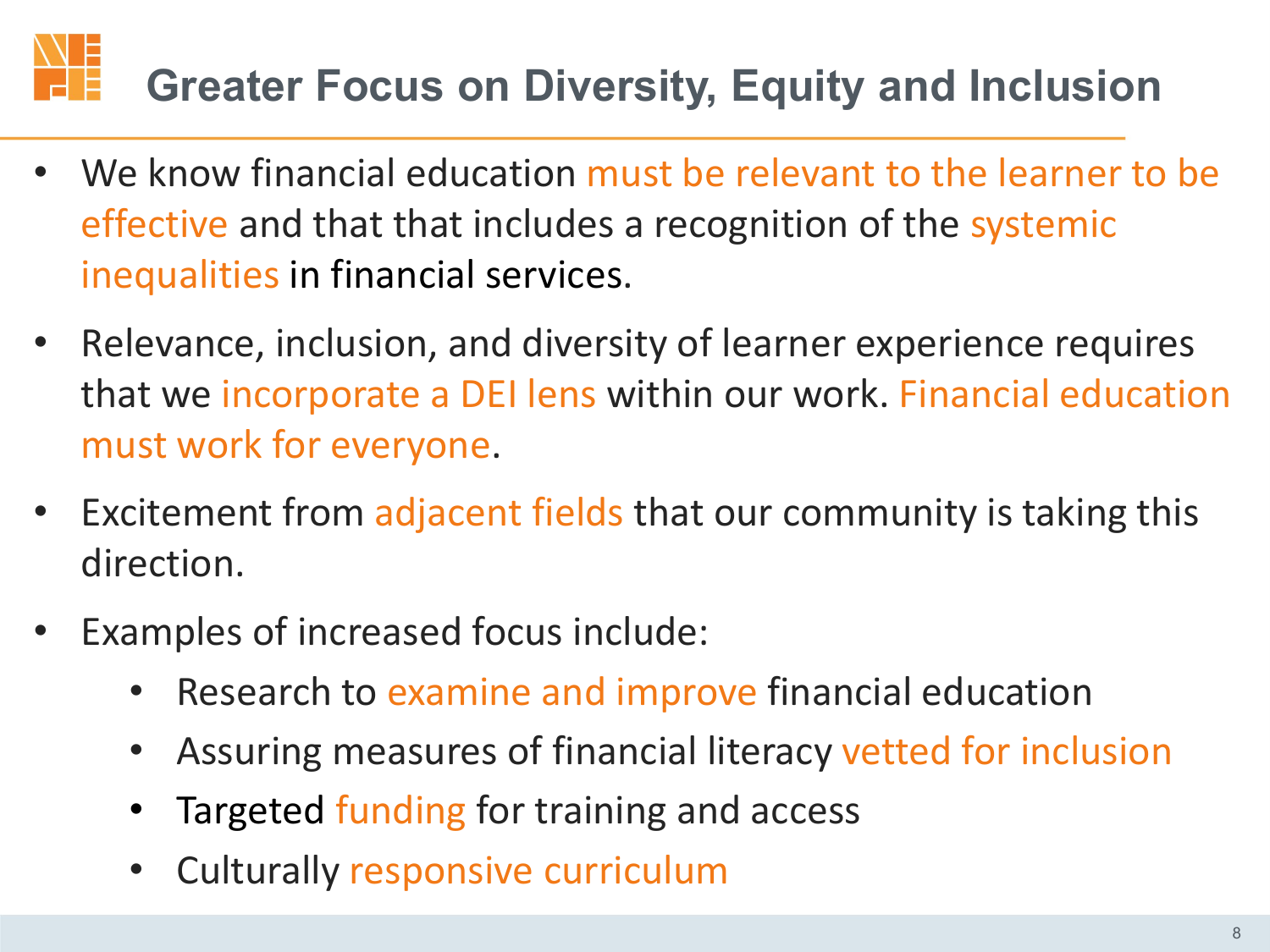

#### While there are many achievements to celebrate this month, there is no doubt our field of committed financial education teachers, researchers and advocates will not slow down as we move past April.